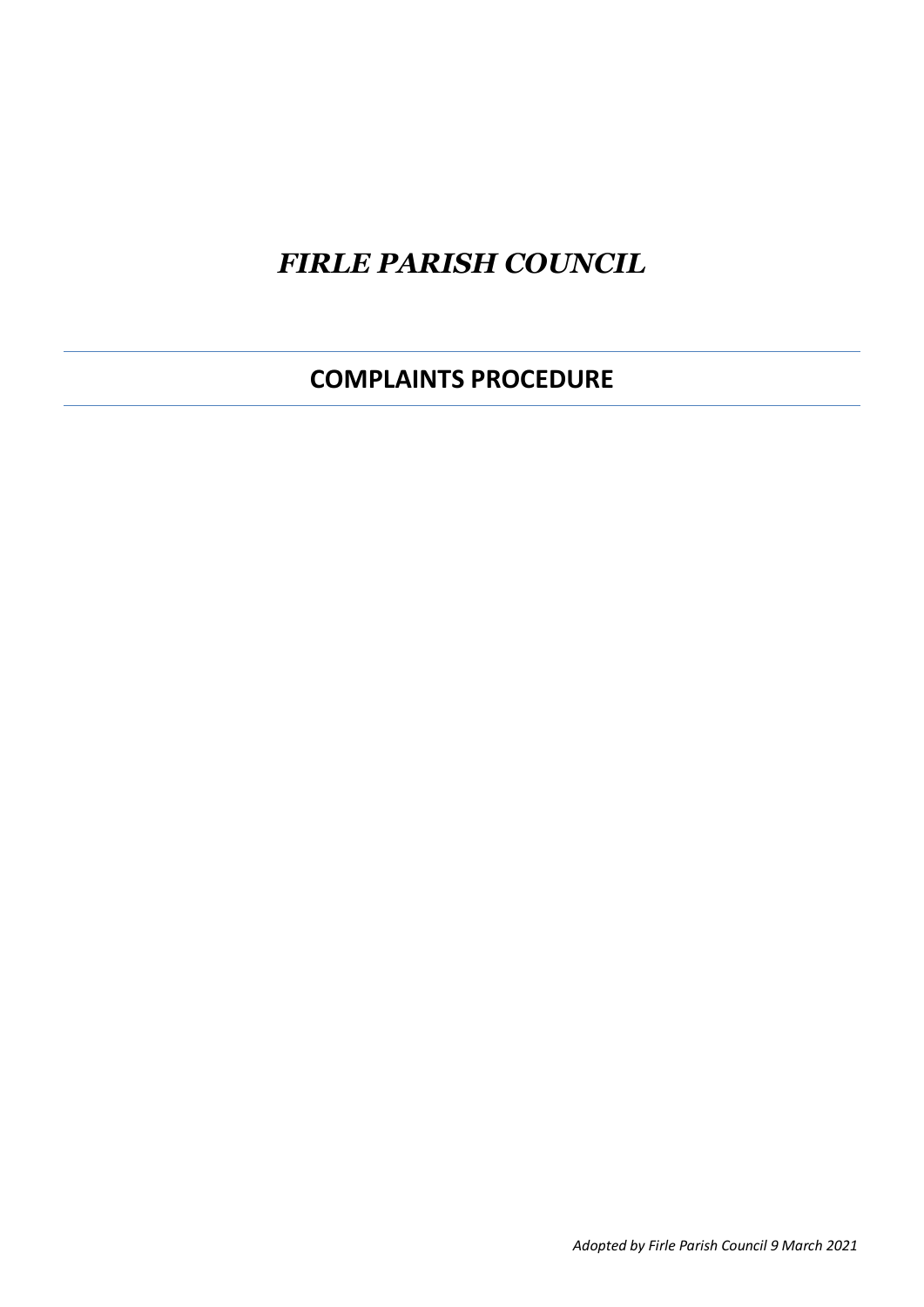### **1. Introduction and duties**

1.1 It remains the position that the Local Government Ombudsman has no jurisdiction over Parish, Town and Community Councils in England and Wales.

## **2. Guidelines**

2.1 It will not be appropriate to deal with all complaints from members of the public under a complaint's procedure. Councils should consider engaging other procedures/bodies in respect of the following types of complaint:

| Type of conduct        | <b>Refer to</b>                                                            |
|------------------------|----------------------------------------------------------------------------|
| Financial irregularity | Local elector's statutory right to object to council's audit of accounts   |
|                        | pursuant to s.16 Audit Commission Act 1998. On other matters, councils may |
|                        | need to consult with their auditor / audit commission.                     |
| Criminal activity      | The police                                                                 |
| Councillor conduct     | A complaint relating to a councillor's failure to comply with the Code of  |
|                        | Conduct must be submitted to Lewes District Council, Monitoring Officer    |
| Employee conduct       | Dealt with by internal disciplinary procedure                              |

- 2.2 The code of practice that follows is therefore aimed at those situations where a complaint is made about the administration of the council or about its procedures. It is not an appropriate forum for a complaint against individuals, as the provisions above cover these situations.
- 2.3 The code of practice is designed for those complaints that cannot be satisfied by less formal measures or explanations provided to the complainant by the Clerk.

### **3. The code of practice**

- 3.1 The aims of the code of practice are:
	- To provide a standard and formal procedure for considering complaints either made by complainants directly or which have been referred back to the council from other bodies.
	- To ensure that complainants feel satisfied that their grievance has been properly and fully considered.
	- To make the process reasonable, accessible and transparent.
	- At all times, the rules of natural justice will apply and all parties shall be treated fairly.
	- All complaints shall be heard by the council's complaints panel, which shall consist of 3 councillors, and shall report its findings to the council.

### **4. Before the meeting**

- 4.1 The complainant shall be asked to put the complaint about the council's procedures in writing to the Clerk.
- 4.2 If the complainant does not wish to put the complaint to the Clerk (as it may relate directly to the Clerk), they may be advised to put it to the Council Chairman in writing, marked private and confidential.